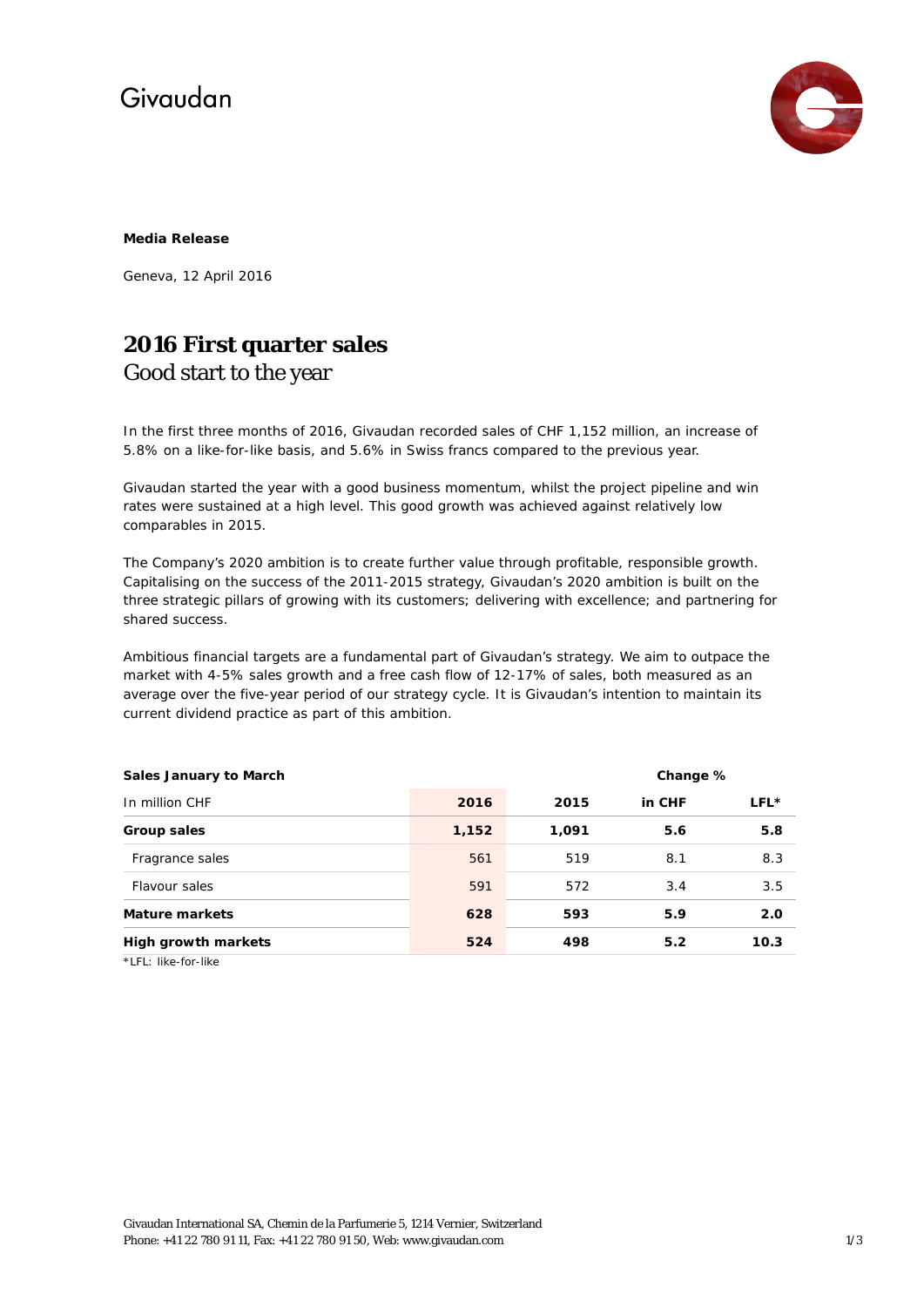# Givaudan



Geneva, 12 April 2016

#### **Fragrance Division**

The Fragrance Division recorded sales of CHF 561 million, a growth of 8.3% on a like-for-like basis and an increase of 8.1% in Swiss francs. Including Induchem, the growth was 9.5% in local currencies. The sales of Induchem, which was acquired on 31 August 2015, amounted to CHF 6.1 million for the first three months of 2016.

Total sales of Fragrance compounds (Fine Fragrances and Consumer Products combined) increased by 9.5% on a like-for-like basis. In Swiss francs, sales of compounds increased by 7.4% to CHF 483 million in 2016 from CHF 450 million in 2015.

**Fine Fragrance sales increased by 10.1%** on a like-for-like basis led by new business wins and a relatively low level of erosion. In high growth markets the growth was primarily driven by Latin America. In mature markets, double-digit growth in North America more than compensated for lower sales in Western Europe where sales in were impacted by a weaker holiday sell through.

**Consumer Product sales increased by 9.3%** on a like-for-like basis led by double-digit growth in high growth countries and a solid increase in mature markets. All customer groups and product segments contributed to this performance.

Latin America delivered double-digit growth in all customer groups and all product segments. The strong sales growth in Asia was achieved in all sub-regions and spread across all product segments. The performance was led by double-digit sales growth with local and regional customers, as well as in the North & South East Asia sub-regions. In Europe, Africa and the Middle East, the solid sales growth was across all product segments, driven by double-digit performance with local and regional customers. The Africa-Middle East zone posted a double-digit sales growth. Sales in North America also increased against last year driven by double-digit sales growth with local and regional customers.

On a product segment basis, the sales grew across all our product segments driven by double-digit growth in the fabric care and home care segments, followed by oral care and personal care.

**Sales of Fragrance and Cosmetic Ingredients increased by 1.1%** on a like-for-like basis. Overall sales of Fragrance Ingredients were flat. Cosmetic Ingredients comparable sales growth was strong single-digit. The sales of Induchem, which was acquired on 31 August 2015, amounted to CHF 6.1 million for the first three months of 2016.

#### **Flavour Division**

The Flavour Division reported sales of CHF 591 million, a growth of 3.5% on a like-for-like basis and an increase of 3.4% in Swiss francs.